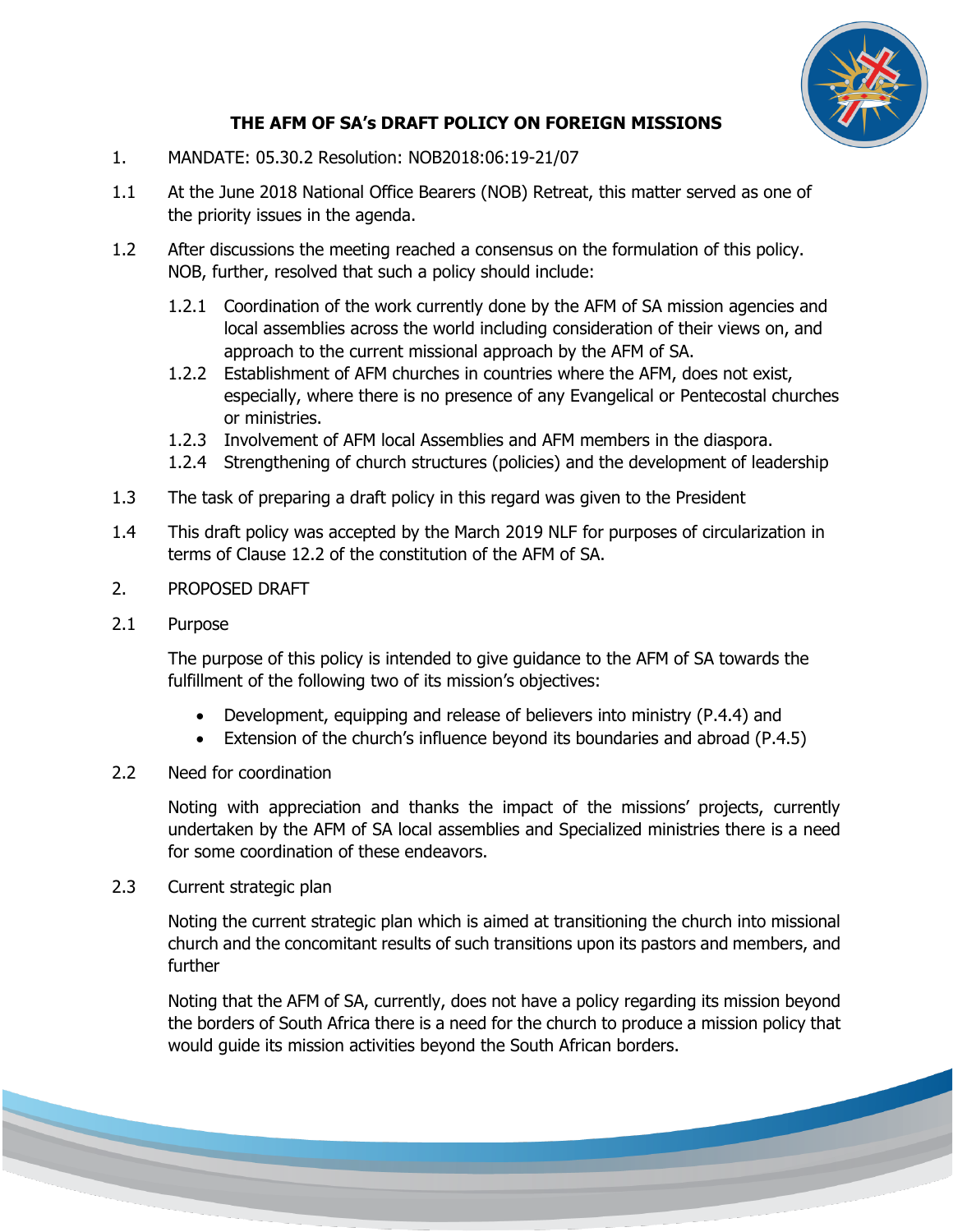

## 3. MISSION ACTIVITIES IN COUNTRIES WHERE AN AFM CHURCH EXISTS

Mission activities by the AFM of SA structures (local assemblies, regional structures, national structures, specialized ministries, etc.) in foreign countries where the AFM church has been registered as a church shall:

- 3.1 Register and coordinate such activities with the Leadership of the AFM in that country. Such registration should include a full motivation as to the goal/s that are to be reached.
- 3.2 Adhere to the constitutional requirements of the AFM in that country;
- 3.3 Sign a formal agreement with the leadership of the AFM in that country. The formal agreement must include the following:
	- 3.3.1 Nature and purpose of the foreign mission to be undertaken
	- 3.3.2 Relationship and responsibilities of the sponsors and the host church/country.
	- 3.3.3 Period of service in the host country should be specified from the outset, but may be adjustable depending on circumstances
	- 3.3.5 Release such work or establishment to the AFM in that country once the initial goal, as per the registration thereof in clause 1.1, has been reached;
- 3.4 Abide by the laws of the country in which such mission project is to be conducted.
- 4. MISSION ACTIVITIES IN COUNTRIES WHERE THE AFM CHURCH DOES NOT EXIST

Mission activities by the AFM of SA structures (local assemblies, regional structures, national structures, specialized ministries, etc.) in foreign countries where the AFM church does not exist shall:

- 4.1 Register and coordinate such activities with the office of the AFM of SA General Secretary and the office of the Secretary General of the AFM International. Such registration should include a full motivation as to the goal/s that are to be reached.
- 4.2 Abide by the laws of the country in which such missionary work is to be conducted.
- 4.3 Second pastors, where necessary, to the work in such country in terms of the AFM of SA secondment policy.
- 4.4 Make an effort, in collaboration with the AFM International to register the Apostolic Faith Mission in that country.
- 4.5 In collaboration with the Office of the General Secretary of the AFM of SA guide the newly established AFM church on the road to maturity in terms of Biblical Principles and approved constitutional prescripts over a period as agreed upon;
- 4.6 Release the newly established AFM church to govern themselves in terms of their own constitution once the goals clause 4.1 have been reached.